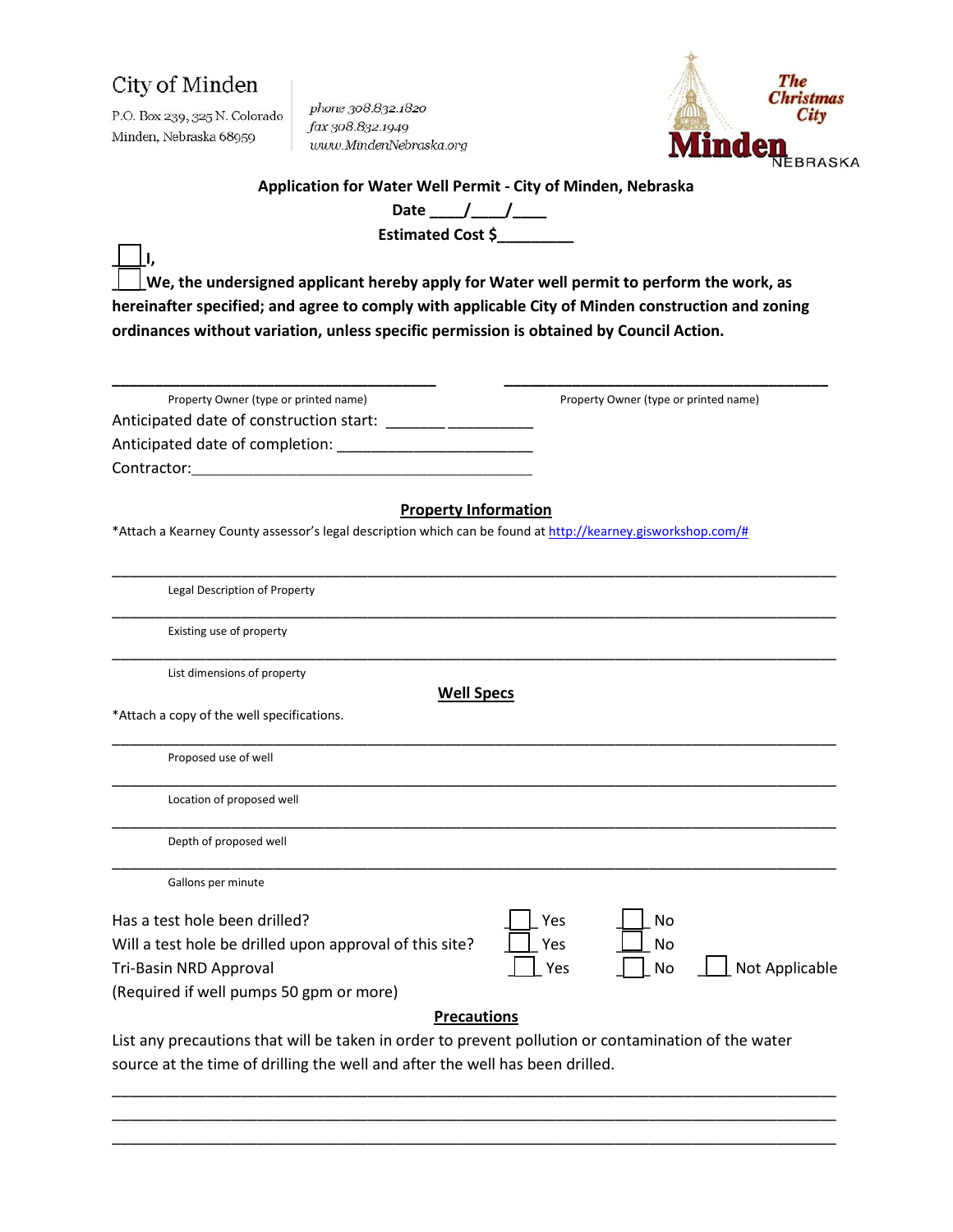P.O. Box 239, 325 N. Colorado Minden, Nebraska 68959

phone 308.832.1820 fax 308.832.1949 www.MindenNebraska.org



### **Description of Existing/Proposed Well Site**

#### **Maps**

Attach a map of the existing water works showing the connection of the new well to existing or proposed water mains. Show the location of all wells, pumping stations, reservoirs, and elevated tanks in the immediate vicinity of the new/existing well. This should include sizes of water mains and equipment, and any possible sources of contamination as listed below. Attach a map of existing sewer work and site plans.

### **Site**

Record the distance, direction and location from the proposed/existing well to the following if less than the specified distance of the site:

|                                    | Distance | Direction/Location |  |
|------------------------------------|----------|--------------------|--|
| Non-potable water well             |          |                    |  |
| $(1,000 \text{ ft})$               |          |                    |  |
| Other Well (1,000 ft)              |          |                    |  |
| Sewage Lagoon (1,000 ft)           |          |                    |  |
| Absorption or disposal field for   |          |                    |  |
| waste (500 ft)                     |          |                    |  |
| Cesspool (500 ft)                  |          |                    |  |
| Dump (500 ft)                      |          |                    |  |
| Feedlot or Feedlot runoff (500 ft) |          |                    |  |
| Corral (500 ft)                    |          |                    |  |
| Pit Toilet (500 ft)                |          |                    |  |
| Sanitary Landfill (500 ft)         |          |                    |  |
| Chemical or petroleum              |          |                    |  |
| product (500 ft)                   |          |                    |  |
| Septic Tank (500 ft)               |          |                    |  |
| Sewage Treatment Plant (500 ft)    |          |                    |  |
| Sewage Wet Well (500 ft)           |          |                    |  |
| Sanitary sewer                     |          |                    |  |
| Connection (100 ft)                |          |                    |  |
| Sanitary Sewer Manhole (100 ft)    |          |                    |  |
| Sanitary Sewer Line (50 ft)        |          |                    |  |
| <b>Sanitary Sewer Line</b>         |          |                    |  |
| (permanently water tight) (10 ft)  |          |                    |  |
| Was the site ever flooded?         | When?    | Height of water    |  |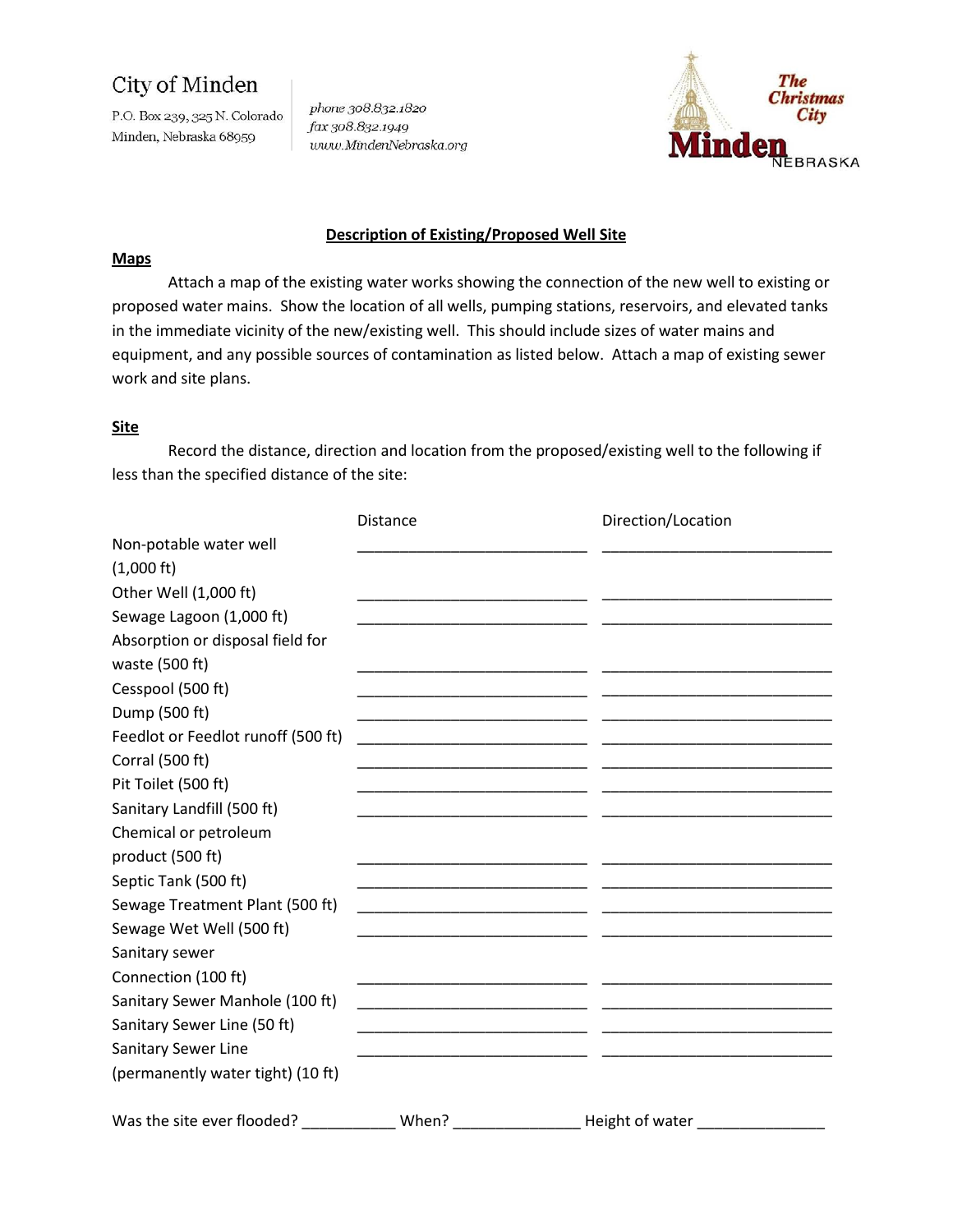P.O. Box 239, 325 N. Colorado Minden, Nebraska 68959

phone 308.832.1820 fax 308.832.1949 www.MindenNebraska.org



#### **Abandonment Plans**

\_\_\_\_\_\_\_\_\_\_\_\_\_\_\_\_\_\_\_\_\_\_\_\_\_\_\_\_\_\_\_\_\_\_\_\_\_\_\_\_\_\_\_\_\_\_\_\_\_\_\_\_\_\_\_\_\_\_\_\_\_\_\_\_\_\_\_\_\_\_\_\_\_\_\_\_\_\_\_\_\_\_\_\_\_

Include plans of when and how the well will be plugged upon abandonment.

In conformity with Section 86-187 and 86-188 of the Municipal Code of the City of Minden, Nebraska:

All the requirements of the Zoning Ordinance, as revised, and other applicable ordinances and statutory provisions, in so far as they shall apply to the design, erection, location, and use of the well described above (including electrical, sewer, plumbing, and concrete work regulations) will be strictly complied with.

I hereby certify that all statements herein above contained are true and correct to the best of my knowledge and belief and hereby apply for a Water Well permit for the property above described. This permit is to be void unless construction be started within 180 days from this date and completed within a reasonable time thereafter.

| Signed               |                    |        |      |                |
|----------------------|--------------------|--------|------|----------------|
|                      | Property Owner     |        |      | Property Owner |
|                      |                    |        |      |                |
|                      |                    |        |      |                |
| For Office Use only: |                    |        |      |                |
| City Council Action  | Approved           | Denied |      |                |
| Permit Approved      |                    |        | Date |                |
|                      | City Administrator |        |      |                |
|                      |                    |        |      |                |

City Clerk